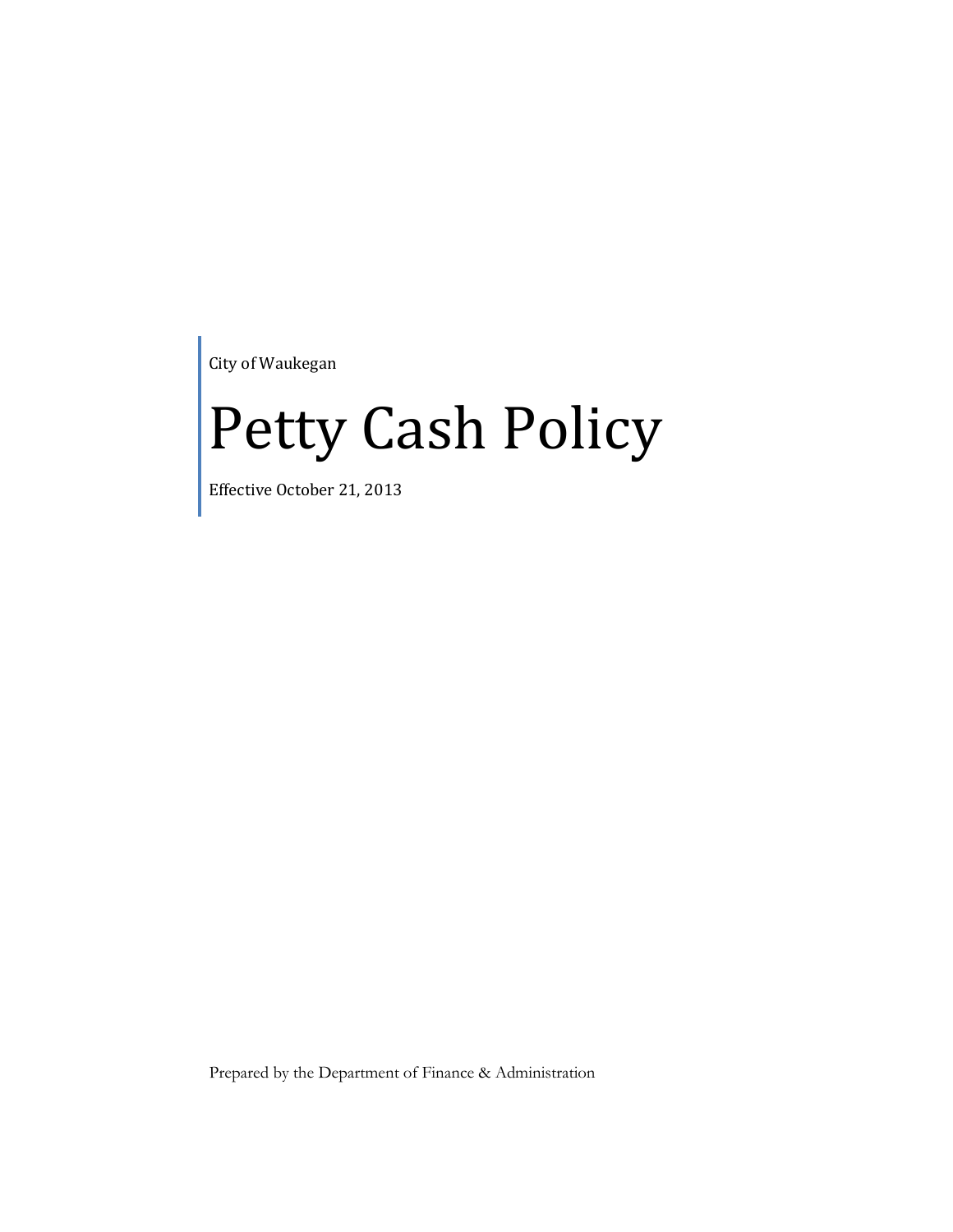# Contents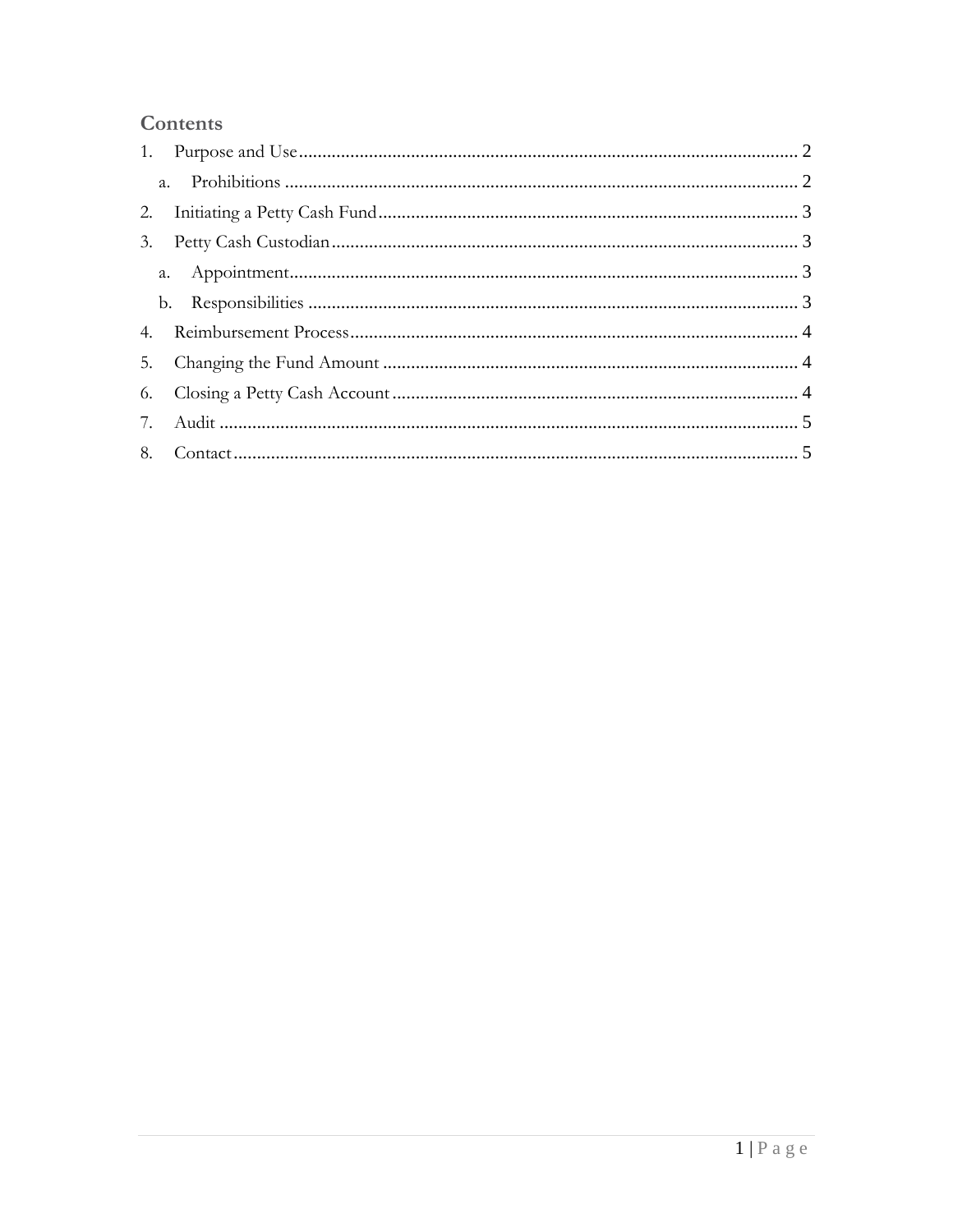The City of Waukegan permits departments to maintain a petty cash fund, as described by this policy.

Departments are responsible for adequate security and control of their petty cash funds. The fund should be secured at all times in a locked place. Because no insurance is available to cover losses from the fund, theft and any other losses of petty cash are the responsibility of the department.

# <span id="page-2-0"></span>**1. Purpose and Use**

Petty cash can be used to reimburse individuals for out-of-pocket expenditures less than \$60.00. Petty cash can sometimes be used in place of the City's purchasing process where appropriate, for example, as reimbursement for small, incidental department expenses when it is infeasible or impractical to use normal purchasing means. Petty cash should be used in this manner only when absolutely necessary. A petty cash fund can also be used as a "change fund" in the department for handling ticket sales, etc., where expenses are not incurred.

# <span id="page-2-1"></span>**a. Prohibitions**

Petty cash should not be used for the following:

- Travel expense reimbursements. Continue to use the travel expense report.
- Travel advances. All travel activities need to be reported through the travel reimbursement process.
- Payment for items that are to be purchased through the purchasing system.
- Payments to vendors for invoices submitted directly to the department where a check request, purchase requisition/order was issued. Continue to send these invoices to Accounts Payable for processing and payment.
- Payments to independent contractors, consultants, awards, etc., to non-City employees. These should be processed through Accounts Payable for processing and payment.
- Payments to employees for services, awards, bonuses, etc. These should be processed through the Payroll process.
- Payments of a taxable or non-taxable benefit to an individual. These should be processed through the Payroll process.
- Personal borrowing (IOUs).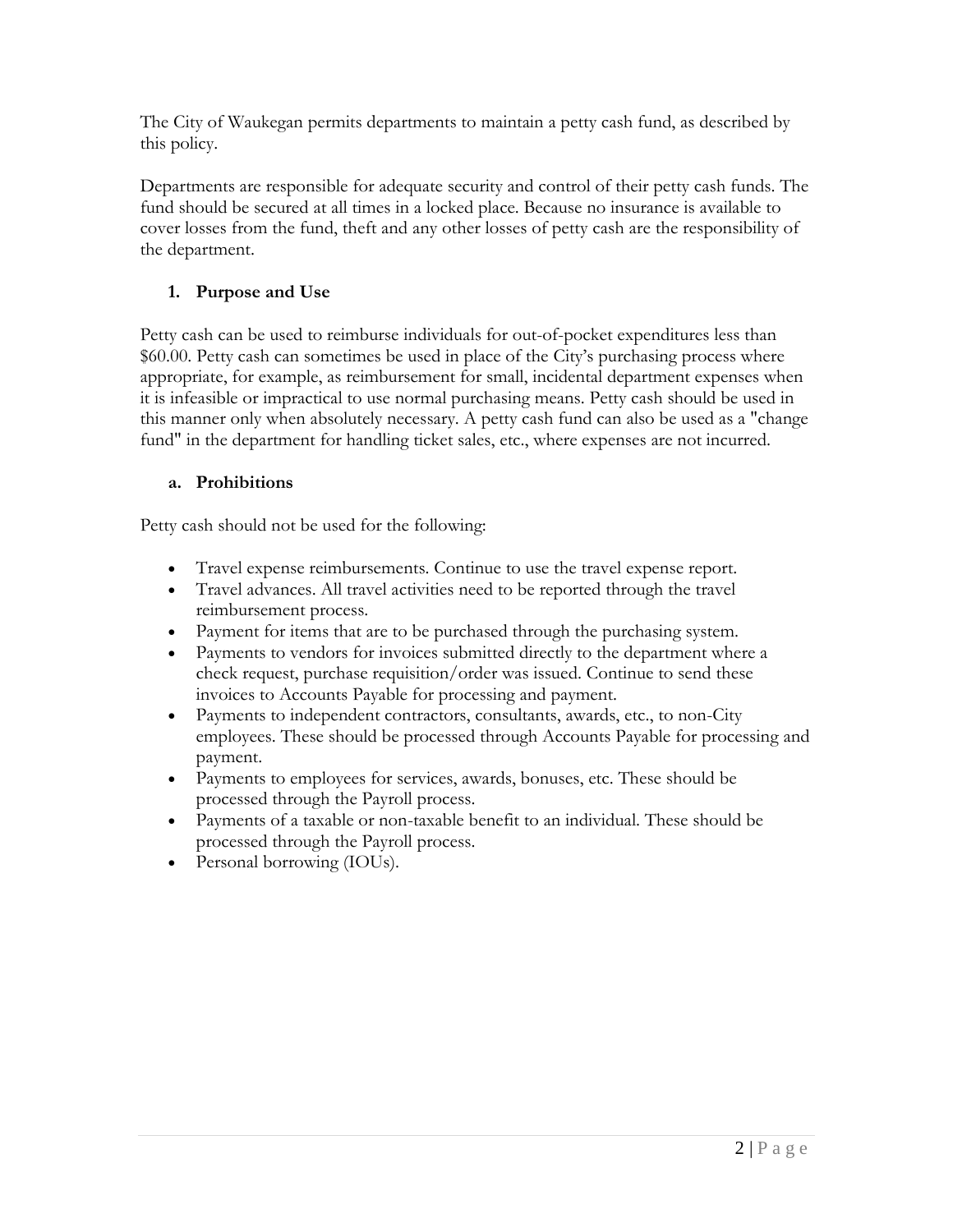# <span id="page-3-0"></span>**2. Initiating a Petty Cash Fund**

A staff member should send a memo or e-mail to the Director of Finance & Administration. The memo must detail the purpose and use of the fund, identify the custodian and their supervisor, and request an amount for which the fund will be established. The dollar limit for each use of the fund is set at the Director of Finance & Administration's discretion. As a general rule, the total fund balance is likewise set at the discretion of the department, usually \$50-\$300, though individual circumstances may dictate a need for a higher limit. In all cases, the Finance Department will review each request for appropriateness based on documentation provided at the time of the request.

# <span id="page-3-1"></span>**3. Petty Cash Custodian**

# <span id="page-3-2"></span>**a. Appointment**

The petty cash fund should be secured at all times. The department is responsible to appoint a custodian, who is a member of the staff, to monitor its use and replenishment. Appointment and approval should be made by the Agency Head; a custodian cannot appoint or approve himself/herself. In addition, there should be limited access to the fund.

The Director of Finance & Administration must be notified if there is a change in the petty cash custodian. In order to ensure accountability to the new custodian, a Finance Department employee will audit and document the fund at the time of the change.

#### <span id="page-3-3"></span>**b. Responsibilities**

It will be the responsibility of the custodian to ensure that this fund is used to cover only those expense reimbursements for which it is not possible, or is infeasible, to use normal purchasing methods such as a check request, or purchase requisition/order. In addition, the custodian will ensure that fund use is consistent with the manner described in the documentation that initially established the fund. The petty cash custodian is also responsible to enforce City policy regarding sales tax, which is not reimbursable.

The custodian is responsible to perform a full reconciliation of the fund quarterly, which he/she will provide to the Finance Department. The custodian also handles fund replenishment (see the section on [Reimbursement Process\)](http://www.cmu.edu/policies/documents/PettyCash.html#reimburse#reimburse).

The custodian is responsible for reporting all instances of loss of funds, including filing a report with Police Department, as soon as the loss is discovered.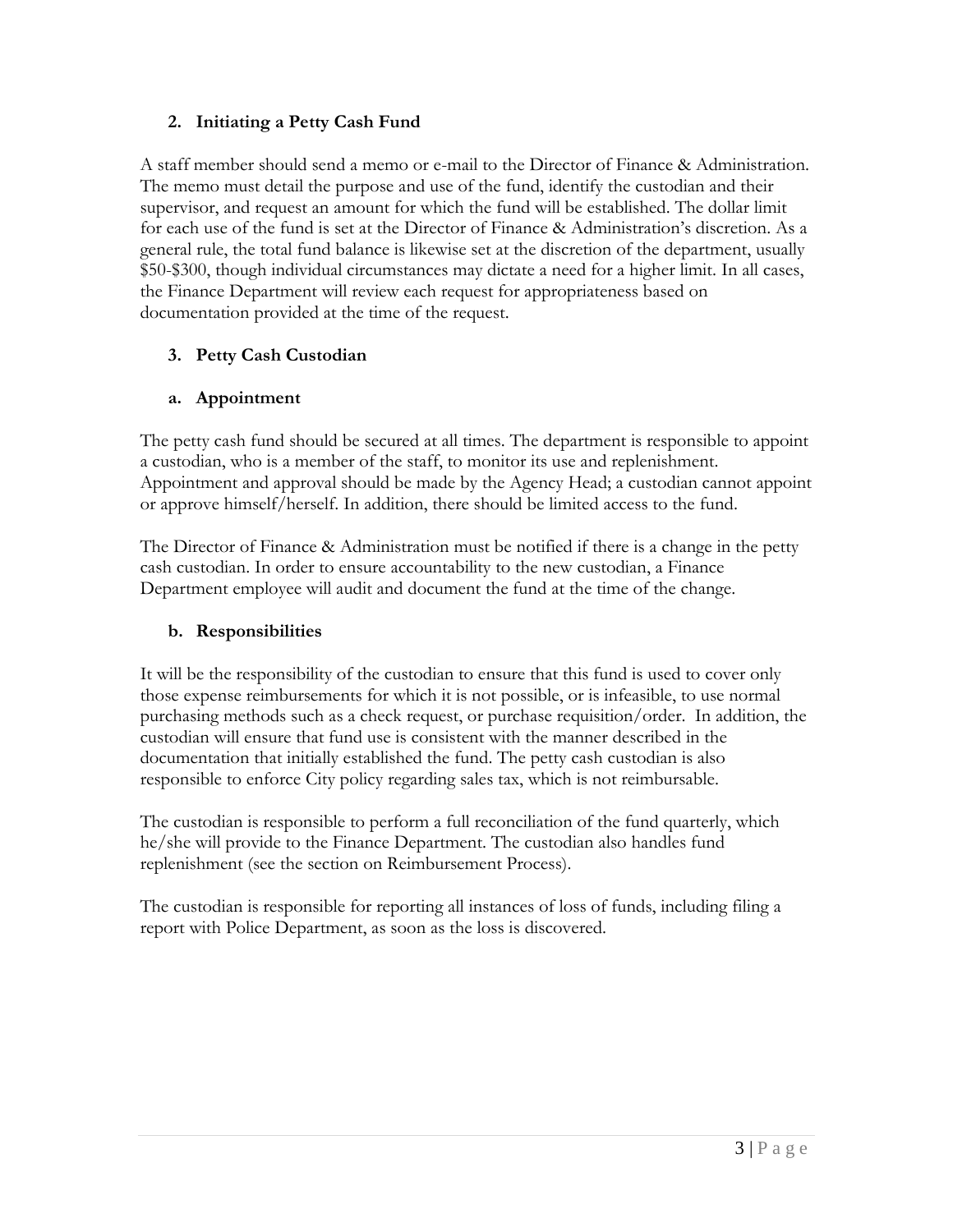# <span id="page-4-0"></span>**4. Reimbursement Process**

When the fund is reduced to a balance that can support approximately two weeks of activity, the custodian should perform reconciliation and send it, along with a check request with appropriate documentation (see below) to replenish the fund, to the Director of Finance & Administration. Before being submitted, this reimbursement request must be approved by the immediate supervisor of the fund custodian.

Properly document each transaction in the following manner:

- Submit a detailed journal of all transactions, identifying all pertinent information (who, purpose, transaction detail and date of expense). Identify each cost and the account number to be charged.
- Attach original receipts, referencing each receipt's corresponding transaction on the detailed journal.

Once the reimbursement request is approved, cash will be returned to the requesting department for fund replenishment. If certain currency and / or coin denominations are desired, the department should so indicate on the reimbursement request.

# <span id="page-4-1"></span>**5. Changing the Fund Amount**

Should a situation arise where it is determined that the size of the petty cash fund should be increased or decreased, a memo should be forwarded to the Finance Director, requesting this change. An increase to a petty cash fund is subject to the approval of Director of Finance & Administration, as well as the Agency Head, similar to when the fund is initially established.

# <span id="page-4-2"></span>**6. Closing a Petty Cash Account**

The petty cash fund should be closed when the purpose for which the fund was established has been completed, as determined by either the Agency Head or the petty cash custodian. In addition, the Finance Department reserves the right to conduct periodic usage reviews and, based on the results, can request closure or reduction of the fund. When closing the fund, the custodian should submit all remaining funds to the Director of Finance & Administration. Along with the final reconciliation of expenses, this will relieve the balance in the petty cash fund as established for this use. The final reconciliation of funds and expenses must be provided to the Director of Finance & Administration at the time the funds are received.